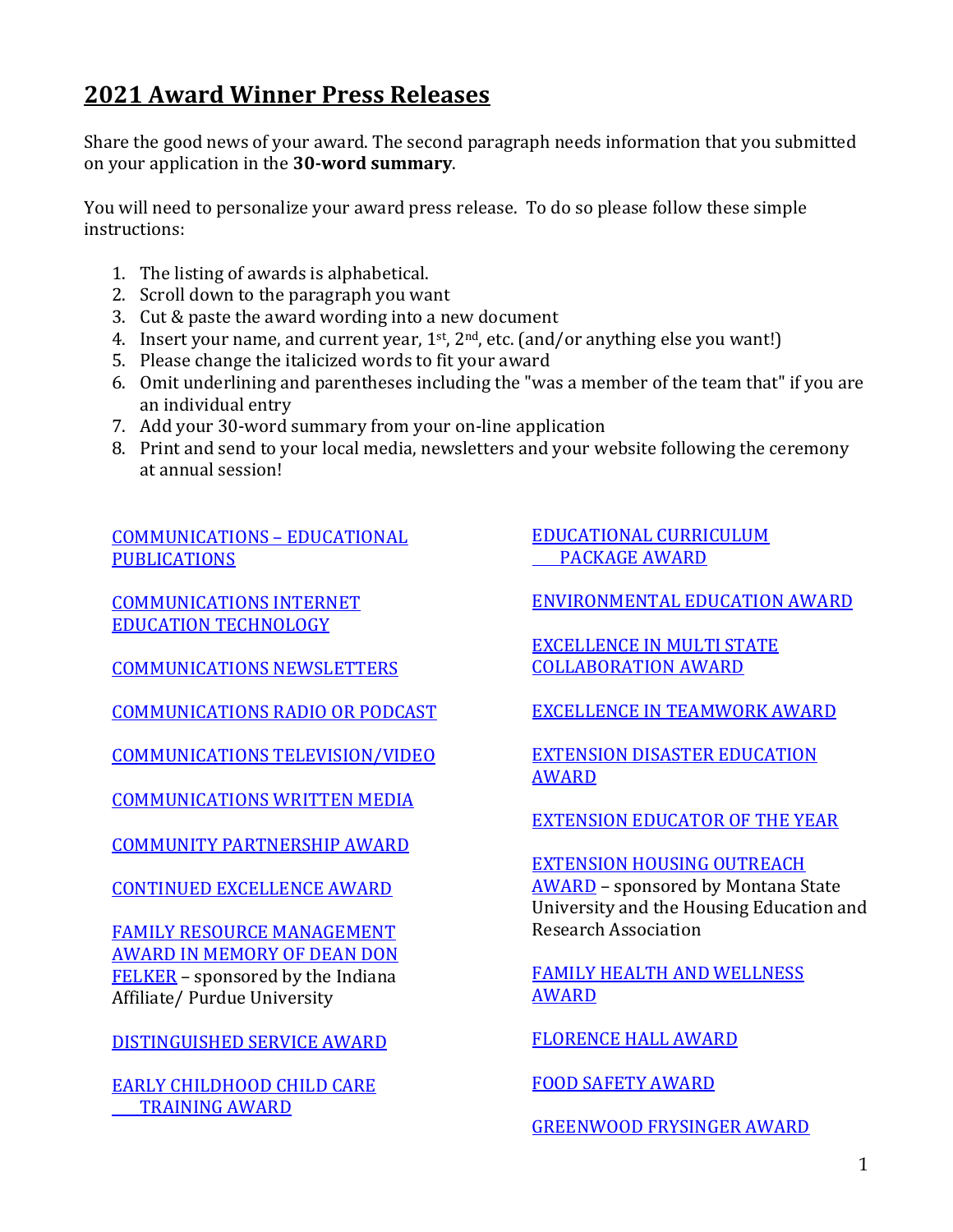## [HUMAN DEVELOPMENT/FAMILY](#page-11-0)   [RELATIONSHIPS AWARD](#page-11-0)

INNOVATIVE YOUTH DEVELOPMENT PROGRAMMING

INNOVATION [IN PROGRAMMING](#page-11-1)  [AWARD](#page-11-1)

MARKETING PACKAGE

[MARY W. WELLS MEMORIAL](#page-12-0)  [DIVERSITY](#page-12-0) AWARD

[MASTER FAMILY & CONSUMER](#page-13-0)   [SCIENCES VOLUNTEER](#page-13-0) AWARD [PAST PRESIDENTS' NEW](#page-13-1)  [PROFESSIONAL AWARD](#page-13-1)

[PROGRAM EXCELLENCE THROUGH](#page-14-0)  [RESEARCH](#page-14-0) AWARD

[SCHOOL WELLNESS AWARD](#page-14-1)

[SNAP-ED EFNEP EDUCATION AWARD](#page-15-0)

[SOCIAL MEDIA EDUCATION AWARD](#page-15-1)

## <span id="page-1-0"></span>**COMMUNICATIONS - EDUCATIONAL PUBLICATIONS AWARD**

(*Award Recipient's Name*), (*Job Title*) of (*County/City and State*), was honored recently at the National Extension Association for Family and Consumer Sciences (NEAFCS) 87th annual session, whose theme was "Great Depths, Greater Impact." (*He/She*) (*was a member of the team that*) received the *(\_\_\_\_\_\_\_ Place National and*) \_\_\_\_\_\_\_ Place \_\_\_\_\_\_\_ Region NEAFCS Educational Publications Communications Award at the conference held Nov. 2 - 5 in Grand Rapids, Mich.

In receiving the award, (*Last name*) was recognized for (*30-word summary*). The NEAFCS Educational Publications Communications Award recognizes excellence in communications in a fact sheet, brochure, bulletin or poster developed for an educational program. The award recognizes a supplementary educational information piece designed to inform, update and make the reader respond in a positive manner. This award is sponsored by the NEAFCS membership and awards fund. (*Award Recipient's Name*)'s commitment to meeting the needs of individuals, families and communities is exemplary.

#### <span id="page-1-1"></span>**COMMUNICATIONS - INTERNET EDUCATION TECHNOLOGY AWARD**

(*Award Recipient's Name*), (*Job Title*) of (*County/City and State*), was honored recently at the National Extension Association for Family and Consumer Sciences (NEAFCS) 87th annual session, whose theme was "Great Depths, Greater Impact." (*He/She*) (*was a member of the team that*) received the *(\_\_\_\_\_\_\_ Place National and)* \_\_\_\_\_ Place \_\_\_\_\_\_\_\_ Region NEAFCS Internet Technology Communications Award at the conference held Nov. 2-5 in Grand Rapids, Mich.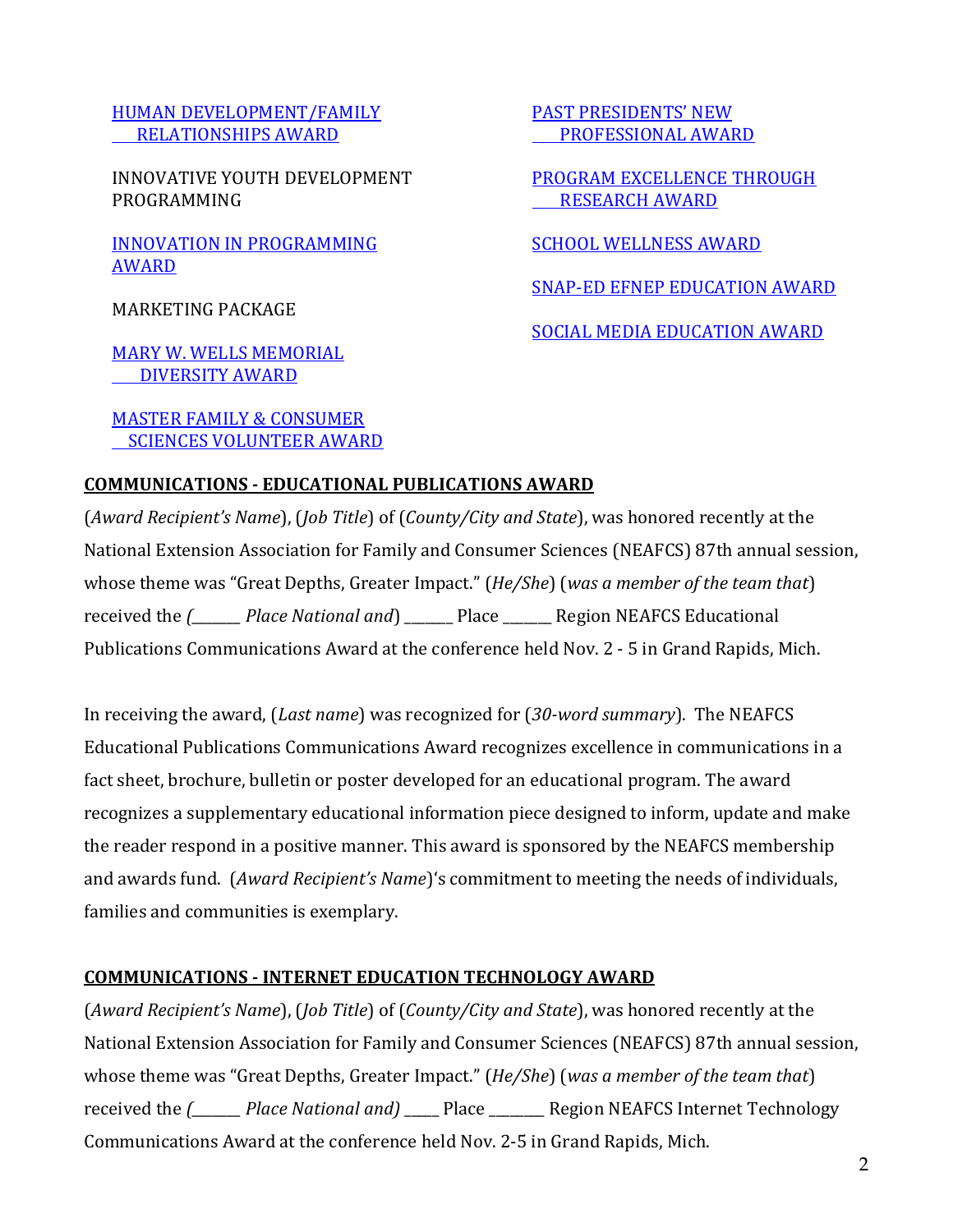In receiving the award, (*Last name*) was recognized for (*30-word summary*). The NEAFCS Internet Technology Communications Award recognizes excellence in Web-based programs or Web Pages. This award is sponsored this year by the NEAFCS membership and awards fund. (*Award Recipient's Name*)'s commitment to meeting the needs of individuals, families and communities is exemplary.

# <span id="page-2-0"></span>**COMMUNICATIONS - NEWSLETTERS**

(*Award Recipient's Name*), (*Job Title*) of (*County/City and State*), was honored recently at the National Extension Association for Family and Consumer Sciences (NEAFCS) 87th annual session, whose theme was "Great Depths, Greater Impact." (*He/She*) (*was a member of the team that*) received the *(\_\_\_\_\_\_\_\_\_ place National*) and \_\_\_\_\_\_\_ Place \_\_\_\_\_\_\_\_\_\_\_\_ Region NEAFCS Newsletter Communication Award at the conference held Nov. 2-5 in Grand Rapids, Mich.

In receiving the award, (*Last name*) was recognized for (*30-word summary*). The NEAFCS Newsletter Communication Award recognizes outstanding written communication through three different issues of an educational newsletter for either a special educational effort or regular Extension program. (*Award Recipient's Name*) 's commitment to meeting the needs of individuals, families and communities is exemplary. This award is sponsored by the NEAFCS membership and awards fund.

# <span id="page-2-1"></span>**COMMUNICATIONS – RADIO/PODCAST**

(*Award Recipient's Name*), (*Job Title*) of (*County/City and State*), was honored recently at the National Extension Association for Family and Consumer Sciences (NEAFCS) 87th annual session, whose theme was "Great Depths, Greater Impact." (*He/She*) (*was a member of the team that*) received the *(<sup>n</sup>* place National and and place are Region NEAFCS Radio/Podcast Communications Award at the conference held Nov. 2-5 in Grand Rapids Mich.

In receiving the award, (*Last name*) was recognized for (*30-word summary*). The NEAFCS Radio/Podcast Communications Award recognizes excellence in communication through an educational or a promotional feature between one and 15 minutes in length. It may be a regular broadcast or a special program. This award is sponsored by the NEAFCS membership and awards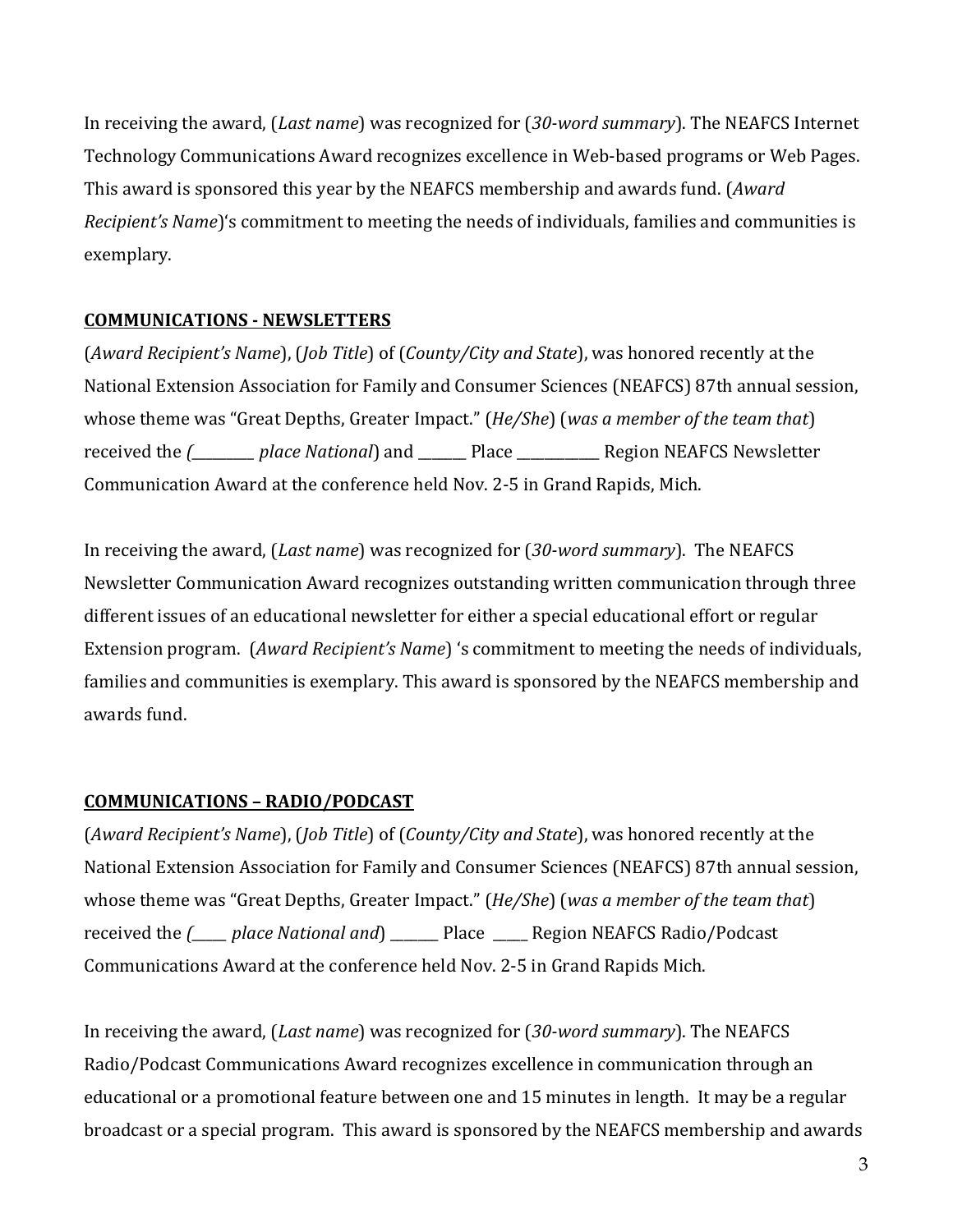fund. (*Award Recipient's Name*) 's commitment to meeting the needs of individuals, families and communities is exemplary.

## <span id="page-3-0"></span>**COMMUNICATIONS - TELEVISION/VIDEO AWARD**

(*Award Recipient's Name*), (*Job Title*) of (*County/City and State*), was honored recently at the National Extension Association for Family and Consumer Sciences (NEAFCS) 87th annual session, whose theme was "Great Depths, Greater Impact." (*He/She*) (*was a member of the team that*) received the *(\_\_\_\_\_\_\_ place National and*) \_\_\_\_\_\_\_ Place \_\_\_\_\_\_\_\_\_Region NEAFCS Television/Video Communications Award at the conference held Nov. 2-5 in Grand Rapids, Mich.

In receiving the award, (*Last name*) was recognized for (*30-word summary*). The NEAFCS Television/Video Communications Award recognizes excellence in an educational or promotional feature in a regular broadcast or a special program. (*Award Recipient's Name*) 's commitment to meeting the needs of individuals, families and communities is exemplary. This award is sponsored this year by the NEAFCS membership and awards fund.

# <span id="page-3-1"></span>**COMMUNICATIONS - WRITTEN MEDIA AWARD**

(*Award Recipient's Name*), (*Job Title*) of (*County/City and State*), was honored recently at the National Extension Association for Family and Consumer Sciences (NEAFCS) 87th annual session, whose theme was "Great Depths, Greater Impact." (*He/She*) (*was a member of the team that*) received the *(\_\_\_\_\_\_\_ place National and*) \_\_\_\_\_\_\_\_\_ Place \_\_\_\_\_\_\_\_\_\_\_ Region NEAFCS Written Media Communication Award at the conference held Nov. 2-5 in Grand Rapids, Mich.

In receiving the award, (*Last name*) was recognized for (*30-word summary*). The Written Press Release Communication Award encourages excellence in communication for a news article or a special feature story or a personal column. (*Award Recipient's Name*) 's commitment to meeting the needs of individuals, families and communities is exemplary. This award is sponsored this year by the NEAFCS membership and awards fund.

# **COMMUNITY PARTNERSHIP AWARD**

(*Award Recipient's Name*), (*Job Title*) of (*County/City and State*), was honored recently at the National Extension Association for Family and Consumer Sciences (NEAFCS) 87th annual session, whose theme was "Great Depths, Greater Impact." (*He/She*) (*was a member of the team that*)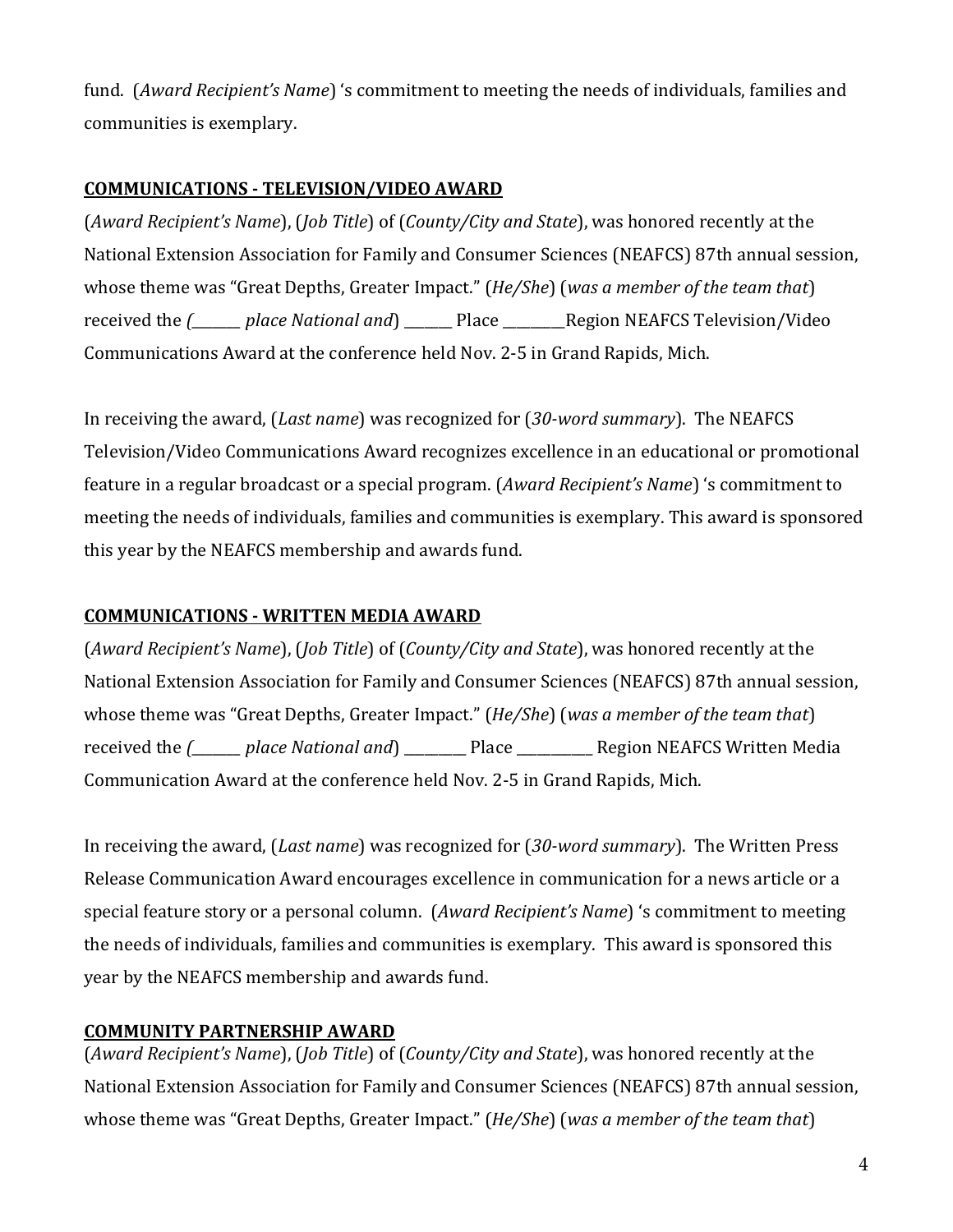received the *(\_\_\_\_\_ Place National and)* \_\_\_\_\_\_\_ Place \_\_\_\_\_\_\_ Region NEAFCS Community Partnership Award at the conference held Nov. 2-5 in Grand Rapids, Mich.

In receiving the award, (*Last name*) was recognized for (*30-word summary*). The NEAFCS Community Partnership Award recognizes NEAFCS members for outstanding community partnership efforts in meeting the needs of families through collaboration with group, agencies and consumers. It recognizes members for their efforts in building community partnerships to meet the educational needs and concerns of families. The award is sponsored by the NEAFCS awards fund. (*Award Recipient's Name*) 's commitment to meeting the needs of individuals, families and communities is exemplary.

## <span id="page-4-0"></span>**CONTINUED EXCELLENCE AWARD**

(*Award Recipient's Name*), *(Job Title*) of (*County/City and State*), was honored recently at the National Extension Association for Family and Consumer Sciences (NEAFCS) 87th annual session, whose theme was "Great Depths, Greater Impact." (*He/She*) received the NEAFCS Continued Excellence Award at the conference held Nov. 2-5 in Grand Rapids, Mich.

In receiving the award, (*Last name*) was recognized for (*30-word summary*). The NEAFCS Continued Excellence Award recognizes NEAFCS members who continue to be involved in professional development and leadership. The award recognizes NEAFCS members who have previously received the NEAFCS Distinguished Service Award and continue to be actively involved in professional improvement programs, the promotion of professional development of others, and leadership. The NEAFCS Awards fund sponsors the award. (*Award Recipient's Name*) 's commitment to meeting the needs of individuals, families and communities is exemplary.

## <span id="page-4-1"></span>**DISTINGUISHED SERVICE AWARD**

(*Award Recipient's Name*), (*Job Title)* of *(County/City and State)*, was honored recently at the National Extension Association for Family and Consumer Sciences (NEAFCS) 87th annual session, whose theme was "Great Depths, Greater Impact." (*He/She*) received the NEAFCS Distinguished Service Award at the conference held Nov. 2-5 in Grand Rapids, Mich.

In receiving the award, (*Last name*) was recognized for *(30-word summary*). The NEAFCS Distinguished Service Award is the highest award presented by the National Extension Association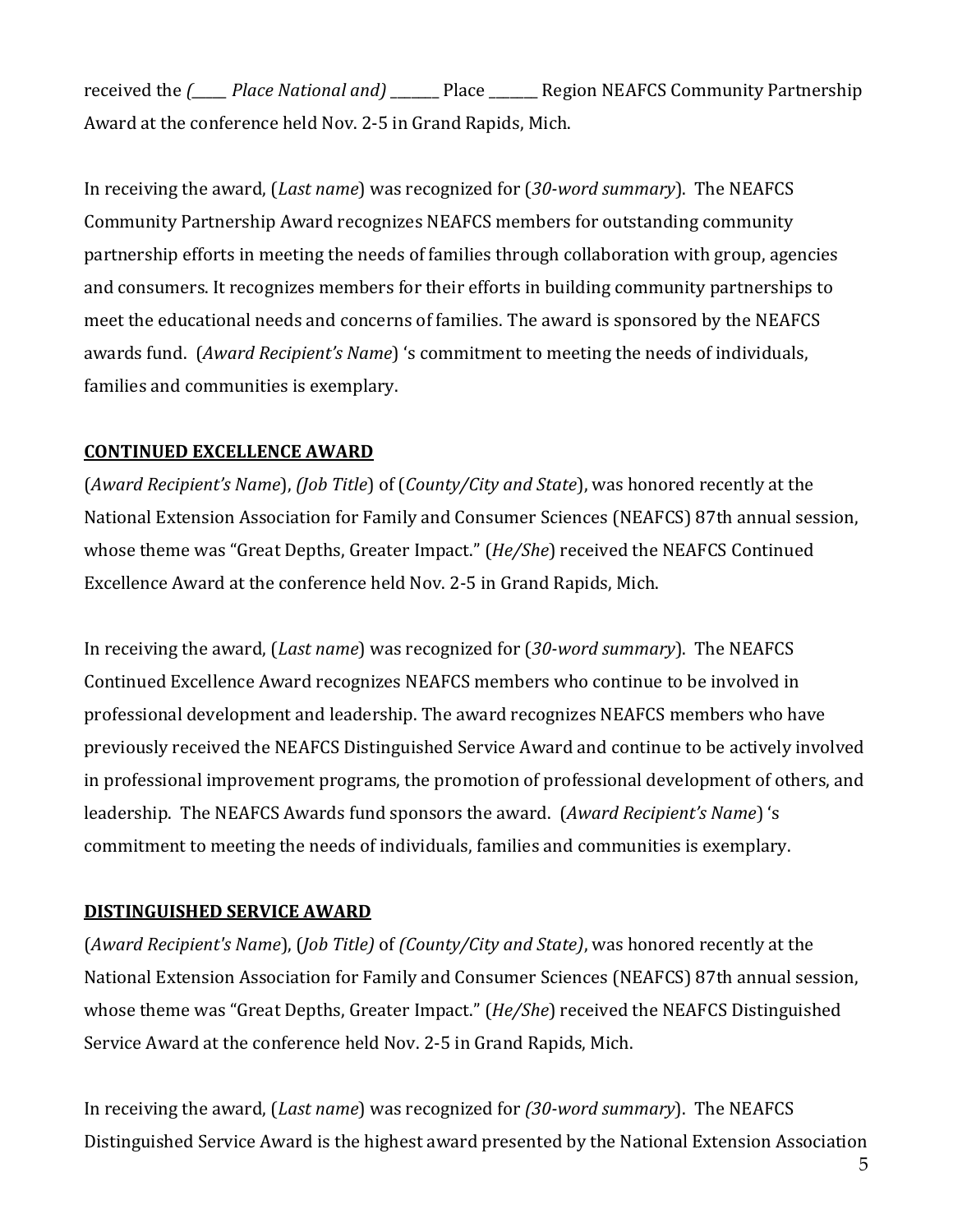of Family and Consumer Sciences and is sponsored by the NEAFCS awards fund. The award recognizes members for leadership, outstanding program efforts and personal and professional development. (*Award Recipient's Name*) 's commitment to meeting the needs of individuals, families and communities is exemplary.

#### <span id="page-5-0"></span>**EARLY CHILDHOOD CHILD CARE TRAINING AWARD**

(*Award Recipient's Name*), (*Job Title)* of (*County/City and State*), was honored recently at the National Extension Association for Family and Consumer Sciences (NEAFCS) 87th annual session, whose theme was "Great Depths, Greater Impact." (*He/She*) (*was a member of the team that*) received the *(<sup>netra</sup> Place National and*) Place Region NEAFCS Early Childhood Child Care Training Award at the conference held Nov. 2-5 in Grand Rapids, Mich.

In receiving the award, (Last name) was recognized for (*30-word summary*). The NEAFCS Early Childhood Child Care Training Award recognizes outstanding childcare professional training that addresses the needs of young children birth to eight years of age. The award was established by the Pennsylvania affiliate and is sponsored by the NEAFCS membership and awards fund. (*Award Recipient's Name*) 's commitment to meeting the needs of individuals, families and communities is exemplary.

## <span id="page-5-1"></span>**EDUCATIONAL CURRICULUM PACKAGE AWARD**

(*Award Recipient's Name*), (*Job Title*) of (*County/City and State*), was honored recently at the National Extension Association for Family and Consumer Sciences (NEAFCS) 87th annual session, whose theme was "Great Depths, Greater Impact." (*He/She*) (*was a member of the team that*) received the *(\_\_\_\_\_ Place National and*) \_\_\_\_\_\_\_ Place \_\_\_\_\_\_\_ Region NEAFCS Educational Curriculum Package Communications Award at the conference held Nov. 2-5 in Grand Rapids, Mich.

In receiving the award, (Last name) was recognized for (*30-word summary*). The NEAFCS Educational Curriculum Package Communications Award encourages excellence in a teaching package that utilizes communication tools from two or more categories: audio/visual, written, exhibit, slides, computer program or educational publication. This award is sponsored by the NEAFCS membership and awards fund. (*Award Recipient's Name*) 's commitment to meeting the needs of individuals, families and communities is exemplary.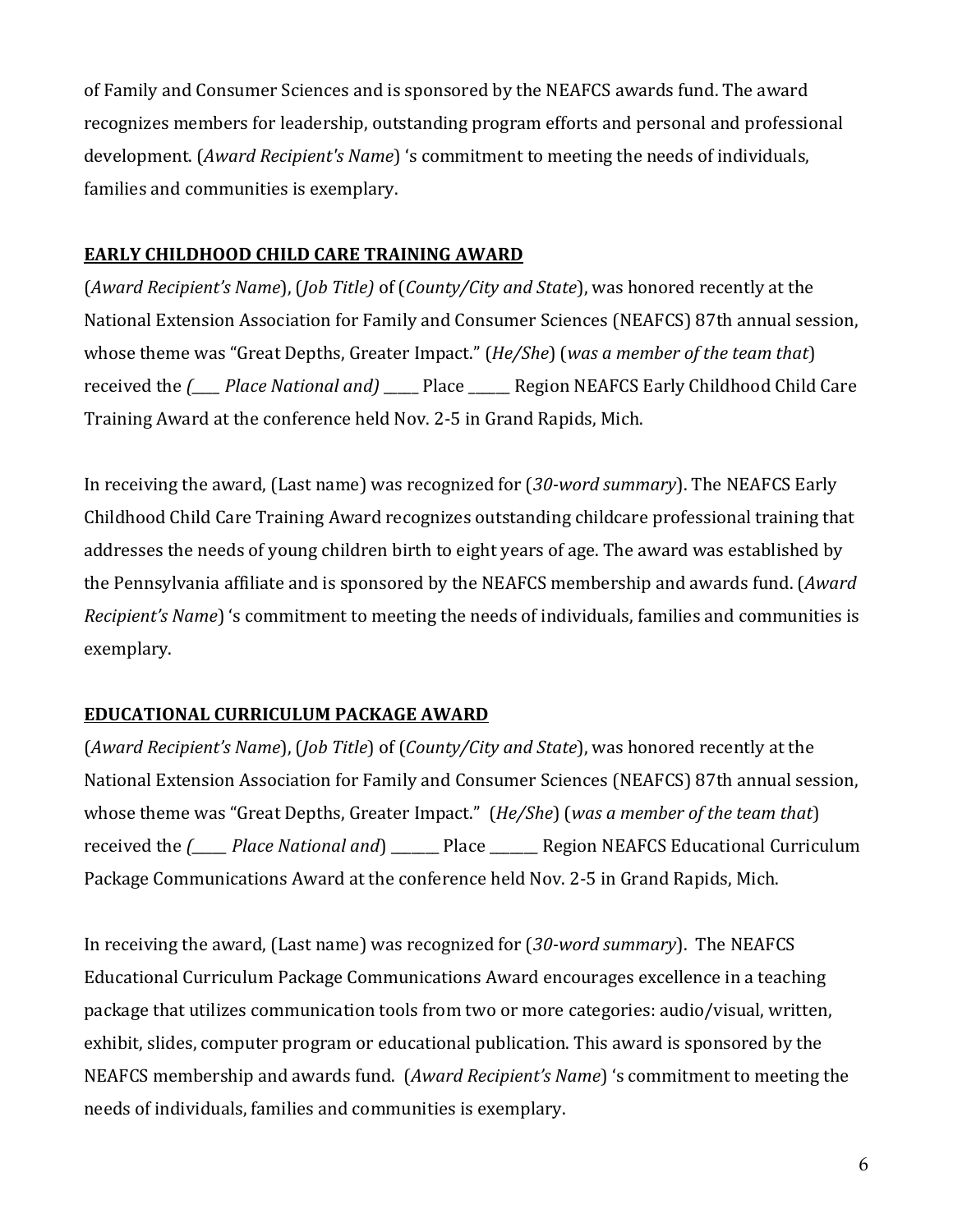## <span id="page-6-0"></span>**ENVIRONMENTAL EDUCATION AWARD**

(*Award Recipient's Name*), (*Job Title*) of (*County/City and State*), was honored recently at the National Extension Association for Family and Consumer Sciences (NEAFCS) 87th annual session, whose theme was "Great Depths, Greater Impact." (*He/She*) (*was a member of the team that*) received the *(\_\_\_\_\_\_ Place National and*) \_\_\_\_\_\_\_ Place \_\_\_\_\_\_ Region NEAFCS Environmental Education award at the conference held Nov. 2-5 in Grand Rapids, Mich.

In receiving the award, (*Last name*) as recognized for (*30-word summary*). The NEAFCS Environmental Education Award recognizes NEAFCS members for outstanding educational programs conducted for families and/or communities on various environmental issues concerning water quality, air quality, recycling and natural resource conservation. (*Award Recipient's Name*) 's commitment to meeting the needs of individuals, families and communities is exemplary. This award was sponsored by the NEAFCS Awards Fund.

## <span id="page-6-1"></span>**EXCELLENCE IN MULTISTATE COLLABORATION AWARD**

(*Award Recipient's Name*), (*Job Title*) of (*County/City and State*), was honored recently at the National Extension Association for Family and Consumer Sciences (NEAFCS) 87th annual session, whose theme was "Great Depths, Greater Impact." (*He/She*) (*was a member of the team that*) received the *(\_\_\_\_\_\_ Place National and*) \_\_\_\_\_\_\_ Place \_\_\_\_\_\_ Region NEAFCS Excellence in Multi-State Collaboration Award at the conference held Nov. 2-5 in Grand Rapids, Mich.

In receiving the award, (*Last name*) as recognized for (*30-word summary*). The NEAFCS Excellence in Multi-State Collaboration Award was created in 2018 to recognize outstanding Extension programs conducted by Extension Educators/Agents in two or more states. This teamwork award promotes and recognizes outstanding Extension programs conducted by a multi-disciplinary team that demonstrates effective performance and significant results. (*Award Recipient's Name*) 's commitment to meeting the needs of individuals, families and communities is exemplary. This award was sponsored by the NEAFCS Awards Fund.

# <span id="page-6-2"></span>**EXCELLENCE IN TEAMWORK AWARD**

(*Award Recipient's Name*), (*Job Title*) of (*County/City and State*), was honored recently at the National Extension Association for Family and Consumer Sciences (NEAFCS) 87th annual session,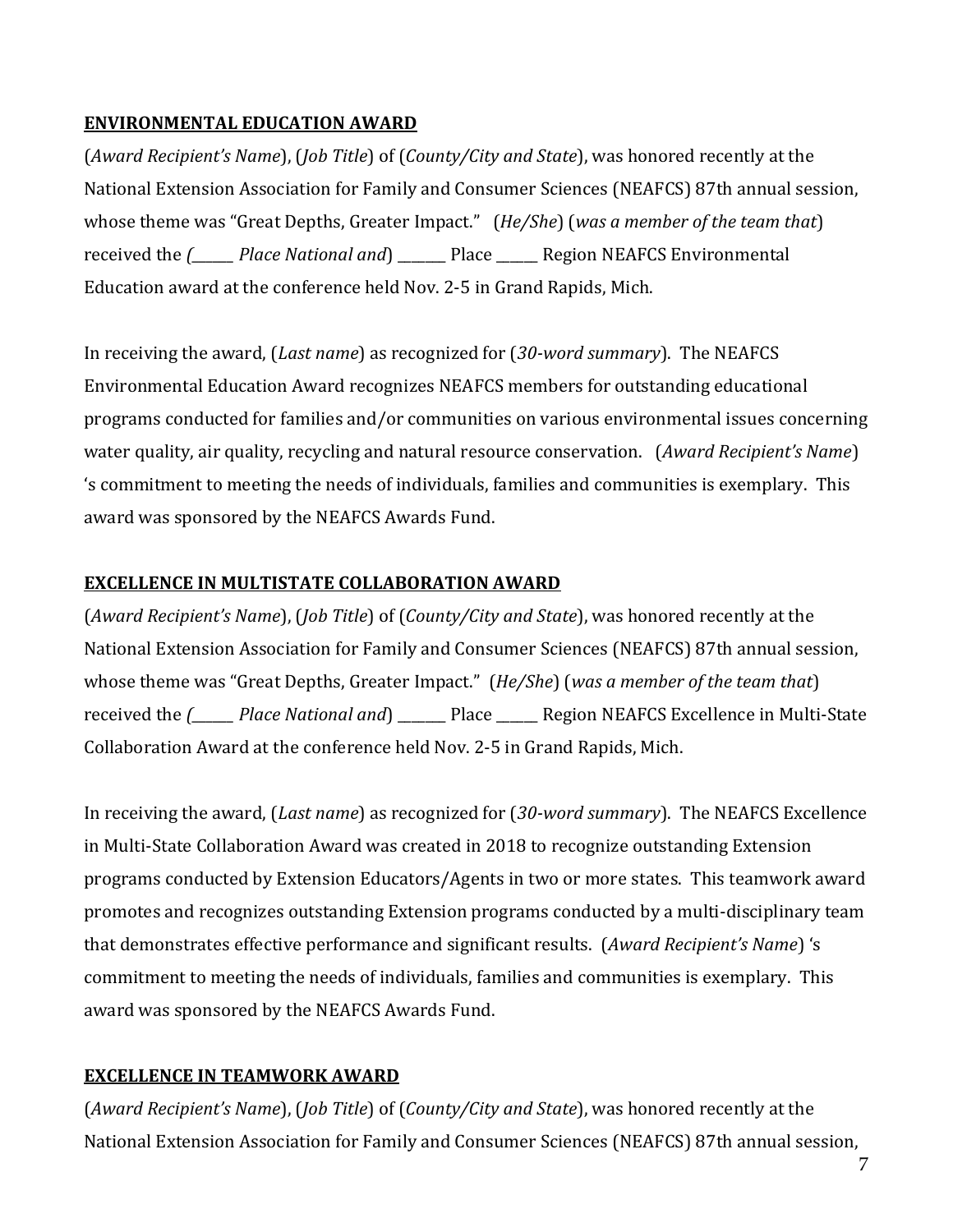whose theme was "Great Depths, Greater Impact." (*He/She*) (*was a member of the team that*) received the *(<sup>place National and*) Place Region NEAFCS Excellence in Teamwork</sup> Award at the conference held Nov. 2-5 in Grand Rapids, Mich.

In receiving the award, (*Last name*) as recognized for (*30-word summary*). The NEAFCS Excellence in Teamwork Award was established in 2018 to recognize outstanding Extension Family and Consumer Sciences programs conducted by a multi-disciplinary team. The Extension programs demonstrate effective performance and significant results. (*Award Recipient's Name*) 's commitment to meeting the needs of individuals, families and communities is exemplary. This award was sponsored by the NEAFCS Awards Fund.

## <span id="page-7-0"></span>**EXTENSION DISASTER EDUCATION AWARD**

(*Award Recipient's Name*), (*Job Title*) of (*County/City and State*), was honored recently at the National Extension Association for Family and Consumer Sciences (NEAFCS) 87th annual session, whose theme was "Great Depths, Greater Impact." (*He/She*) (*was a member of the team that*) received the *(<sup>place National and*) Place Region NEAFCS Disaster Education</sup> Award at the conference held Nov. 2-5 in Grand Rapids, Mich.

In receiving the award, (*Last name*) as recognized for (*30-word summary*). The NEAFCS Disaster Education Award was established in 2019 to recognize outstanding Extension Family and Consumer Sciences programs The Extension programs demonstrate effective performance and significant results. (*Award Recipient's Name*) 's commitment to meeting the needs of individuals, families and communities is exemplary. This award was sponsored by the NEAFCS Awards Fund.

## <span id="page-7-1"></span>**EXTENSION EDUCATOR OF THE YEAR**

(*Award Recipient's Name*), (*Job Title*) of (*County/City and State*), was honored recently at the National Extension Association for Family and Consumer Sciences (NEAFCS) 87th annual session, whose theme was "Great Depths, Greater Impact." (*He/She)* received the (*National and*) \_\_\_\_\_\_\_\_ Region NEAFCS Extension Educator of the Year award at the conference held Nov. 2-5 in Grand Rapids, Mich.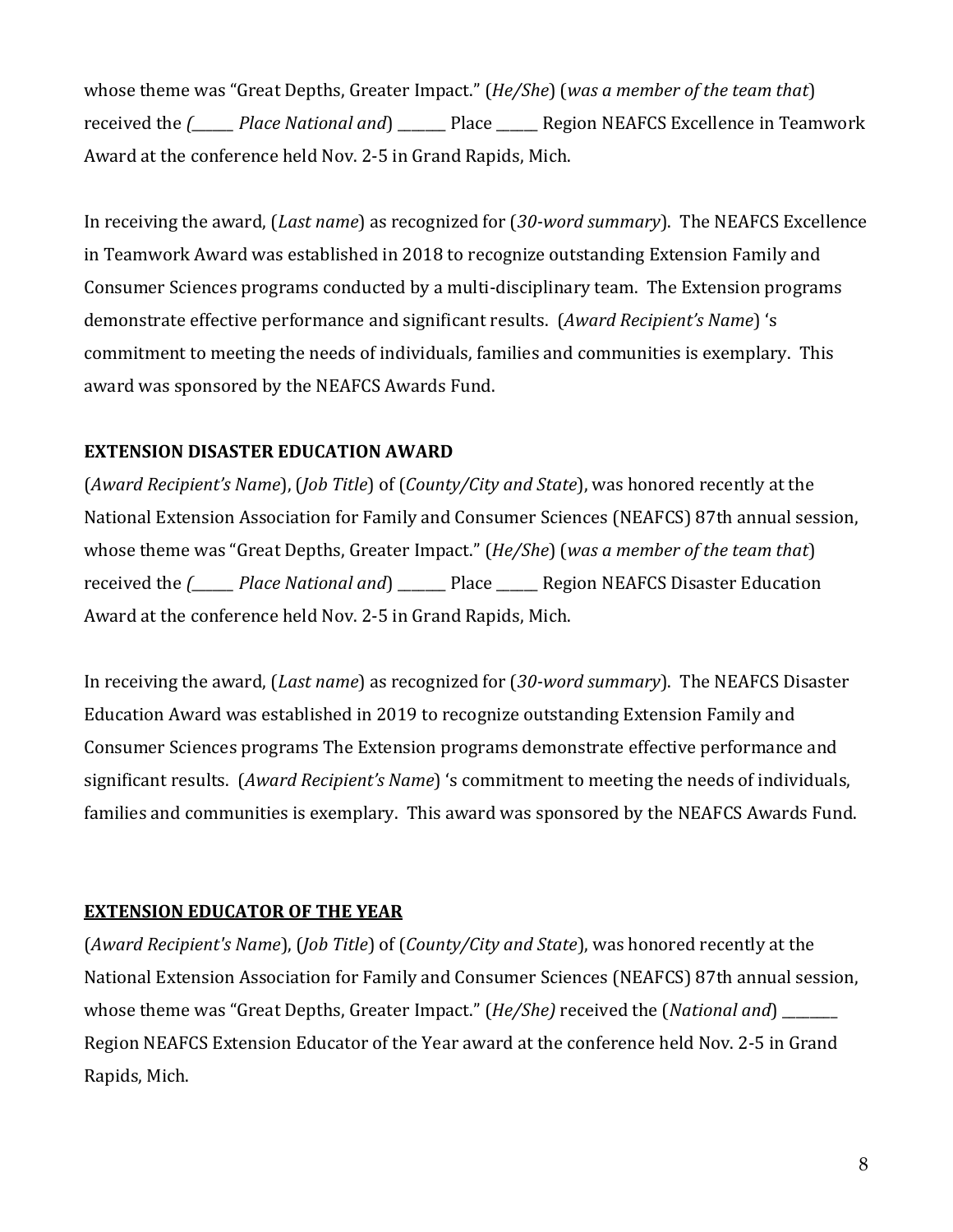In receiving the award, (*Last name*) was recognized for (*30-word summary*). The NEAFCS Extension Educator of the Year award recognizes a professional Extension Family and Consumer Sciences Educator who is conducting outstanding educational programs that demonstrate impact on families. The member, who has previously received the Distinguished Service Award and Continued Excellence Award, is also involved in continued professional improvement activities and is active in professional organizations. (*Award Recipient's Name*) 's commitment to meeting the needs of individuals, families and communities is exemplary. The award is sponsored by the NEAFCS awards fund.

## <span id="page-8-0"></span>**EXTENSION HOUSING OUTREACH AWARD**

(*Award Recipient's Name*), (*Job Title*) of (*County/City and State*), was honored recently at the National Extension Association for Family and Consumer Sciences 87th annual session, whose theme was "Great Depths, Greater Impact." (*He/She*) (*was a member of the team that*) received the *(National Winner and or \_\_\_\_\_\_ Place National award and*) \_\_\_\_\_\_\_\_\_\_Place \_\_\_\_\_\_\_ Region NEAFCS Extension Housing Outreach Award at the conference held Nov. 2-5 in Grand Rapids, Mich.

In receiving the award, (*Last name*) was recognized for (*30-word summary*). The NEAFCS Extension Housing Outreach recognizes NEAFCS members for outstanding Extension System programming which enhances housing outreach to communities and special need families. Montana State University and the Housing Education & Research Association sponsor the award. (*Award Recipient's Name*) 's commitment to meeting the needs of individuals, families and communities is exemplary.

## <span id="page-8-1"></span>**FAMILY HEALTH & WELLNESS AWARD**

(*Award Recipient's Name*), (*Job Title*) of (*County/City and State*), was honored recently at the National Extension Association for Family and Consumer Sciences (NEAFCS) 87th annual session, whose theme was "Great Depths, Greater Impact." (*He/She*) (*was a member of the team that*) received the *(\_\_\_\_\_\_ Place National and*) \_\_\_\_\_\_\_ Place \_\_\_\_\_\_ Region NEAFCS Family Health and Wellness award at the conference held Nov. 2-5 in Grand Rapids, Mich.

In receiving the award, (*Last name*) as recognized for (*30-word summary*). The NEAFCS Family Health and Wellness Award, which was established in 2012, recognizes innovative programs that promote and improve the health and wellness of families in areas such as nutrition, fitness, family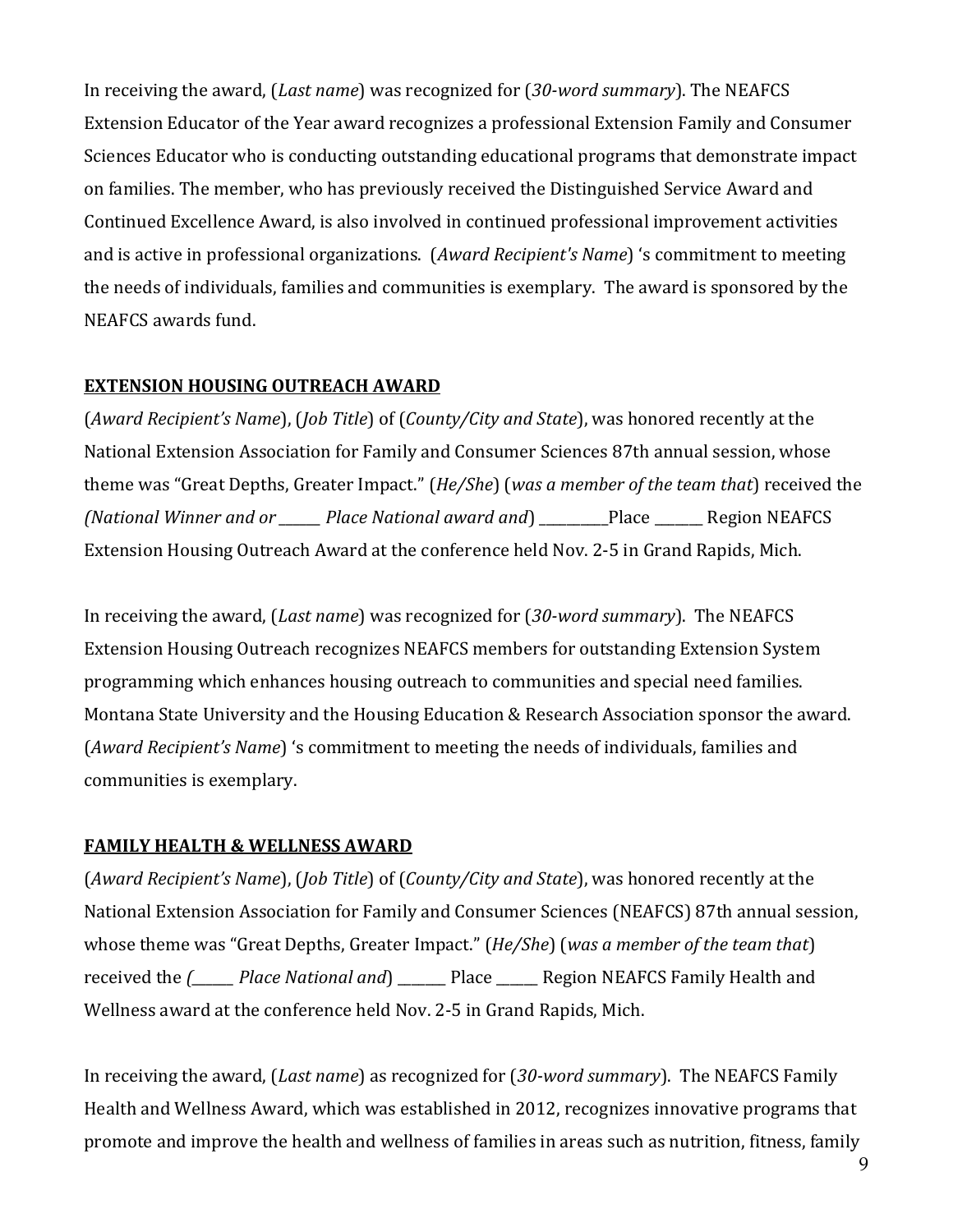meals, meal planning, time or stress management, healthy lifestyle and more. (*Award Recipient's Name*) 's commitment to meeting the needs of individuals, families and communities is exemplary. This award is sponsored by the NEAFCS membership and awards fund.

#### <span id="page-9-0"></span>**FINANCIAL MANAGEMENT AWARD IN MEMORY OF DEAN DON FELKER**

(*Award Recipient's Name*), (*Job Title*) of (*County/City and State*), was honored recently at the National Extension Association for Family and Consumer Sciences (NEAFCS) 87th annual session, whose theme was ""Great Depths, Greater Impact." (*He/She*) (*was a member of the team that*) received the *(<sup>neta</sup> Place National award and*) Place Region NEAFCS Financial Management Award in Memory of Dean Don Felker at the conference held Nov. 2-5 in Grand Rapids, Mich.

In receiving the award, (*Last name*) was recognized for (*30-word summary*). The NEAFCS Award recognizes Extension Family and Consumer Sciences Educators who have developed financial management programs which help individuals and families make decisions and plans for their present and future needs. The award is named in memory of Dean Don Felker, former Dean of the School of Consumer and Family Sciences, Purdue University, for his outstanding contributions to NEAFCS. Purdue University, the Indiana NEAFCS affiliate, and the NEAFCS awards fund sponsors the award. (*Award Recipient's Name*) 's commitment to meeting the needs of individuals, families and communities is exemplary.

#### <span id="page-9-1"></span>**FLORENCE HALL AWARD**

(*Award Recipient's Name*), (*Job Title*) of (*County/City and State*), was honored recently at the National Extension Association for Family and Consumer Sciences (NEAFCS) 87th annual session, whose theme was "Great Depths, Greater Impact." (*He/She*) (*was a member of the team that*) received *(\_\_\_\_\_\_\_ Place National and*) \_\_\_\_\_\_ Place \_\_\_\_\_\_\_ Region NEAFCS Florence Hall Award at the conference held Nov. 2-5 in Grand Rapids, Mich.

In receiving the award, (*Last name*) was recognized for (*30-word summary*). The NEAFCS Florence Hall Award is presented for an outstanding program conducted by one or more NEAFCS members who have been alert in recognizing new concerns and interests of families and have involved people in planning and implementing programs that benefit families. Miss Florence Hall, Regional Field Agent-Eastern States, initiated the award in 1952 to recognize outstanding accomplishments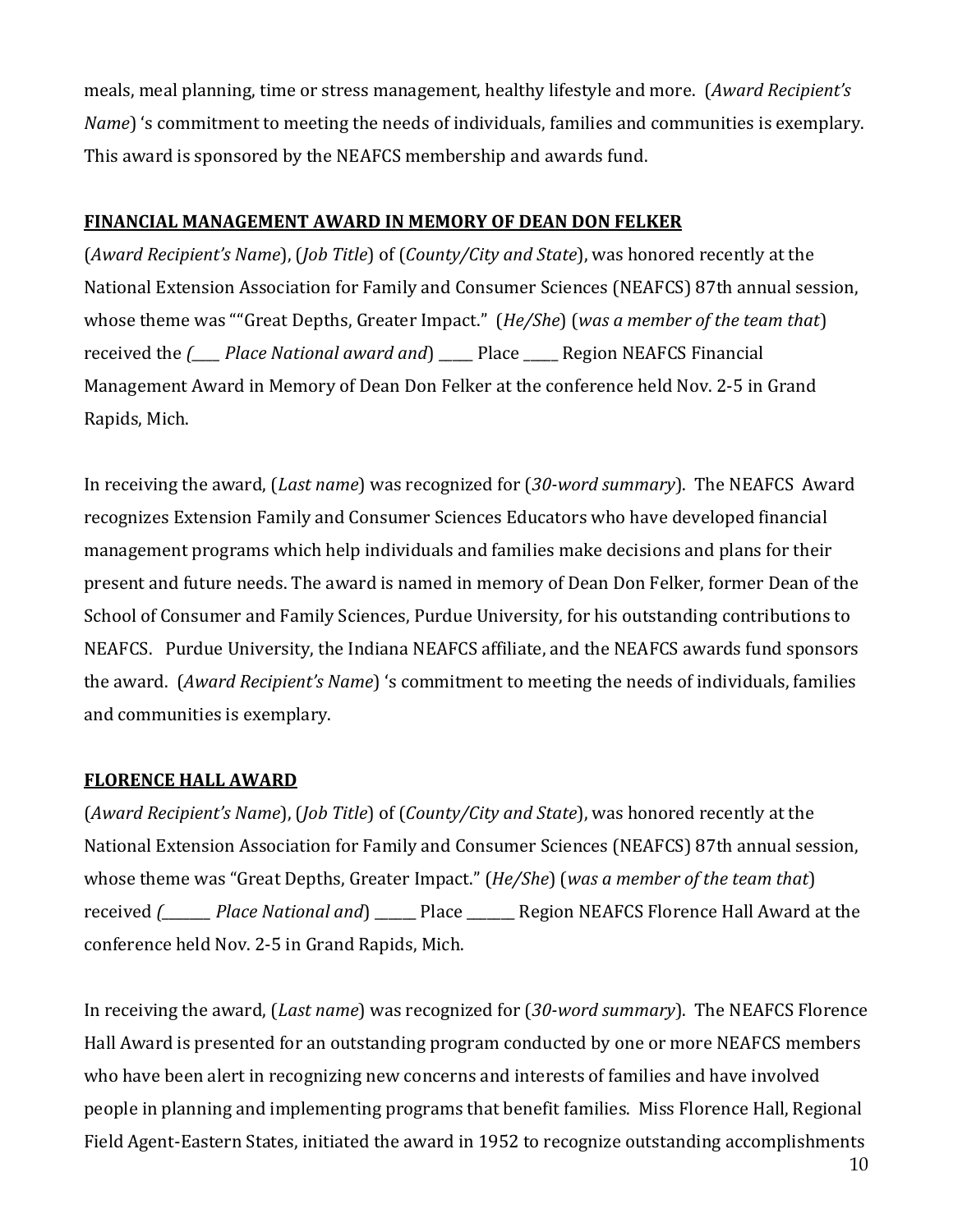of NEAFCS members. (*Award Recipient's Name*) 's commitment to meeting the needs of individuals, families and communities is exemplary. This award is sponsored by the NEAFCS membership and awards fund.

#### <span id="page-10-0"></span>**FOOD SAFETY AWARD**

(*Award Recipient's Name*), (*Job Title*) of (*County/City and State*), was honored recently at the National Extension Association for Family and Consumer Sciences (NEAFCS) 87th annual session, whose theme was "Great Depths, Greater Impact." (*He/She*) (*was a member of the team that*) received the *(<sup>place National and*) *Place Place Region NEAFCS Food Safety Award*</sup> at the conference held Nov. 2-5 in Grand Rapids Mich.

In receiving the award, (*Last name*) was recognized for (*30-word summary*). The NEAFCS Food Safety Award recognizes NEAFCS members for outstanding educational programs conducted for families, school nutrition workers, food industry employees or managers, faith community workers preparing meals, home care providers, and other groups/individuals preparing and/or serving food. This award is sponsored by the NEAFCS membership and awards fund. (*Award Recipient's Name*) 's commitment to meeting the needs of individuals, families and communities is exemplary.

#### <span id="page-10-1"></span>**GREENWOOD FRYSINGER AWARD**

(*Award Recipient's Name*), (*Job Title*) of (*County/City and State*), was honored recently at the National Extension Association for Family and Consumer Sciences (NEAFCS) 87th annual session whose theme was, "Great Depths, Greater Impact." (*He/She*) received the *(\_\_\_\_\_\_\_\_\_\_\_ Place National and* **Example 2** Place **Region NEAFCS Greenwood Frysinger Award at the** conference held Nov. 2-5 in Grand Rapids, MI.

(*Last name*) was recognized for (*30-word summary*). The NEAFCS Greenwood Frysinger Award recognizes a Family and Consumer Sciences Extension Educator who has been either formally or informally mentored and has five years or less in Cooperative Extension. The award gives an opportunity to participate in the Annual Session as a professional development opportunity. The Greenwood Fellowship was originally granted to an Extension Educator in Family and Consumer Sciences for graduate studies. The first Grace Frysinger Fellowship was established in 1951 by a direct grant of \$500 from Miss Grace Frysinger, Home Economist of the Central States. The award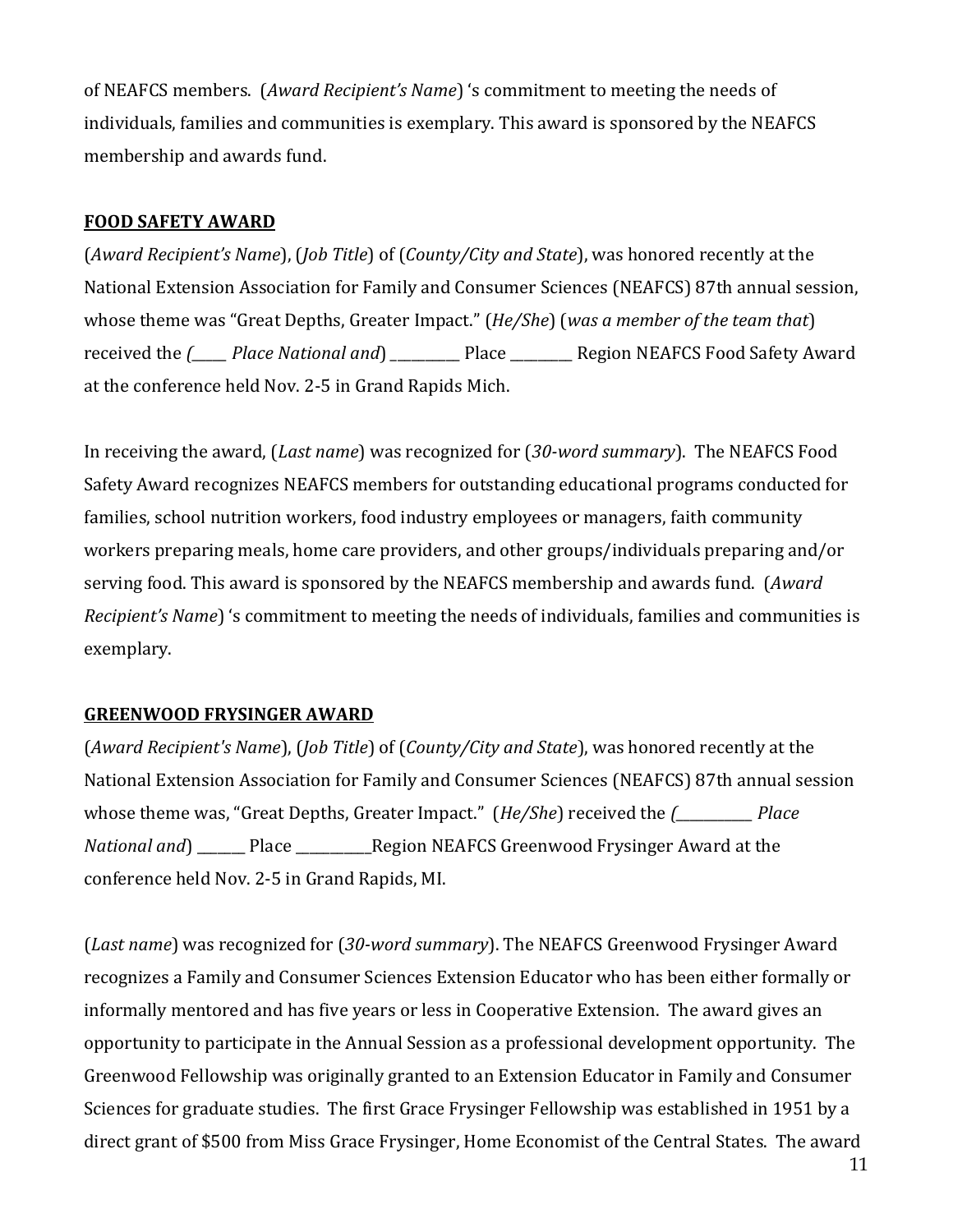was a tribute to Miss Frysinger because of her years of service as a field agent, her promotion of the organization as a national association and her contribution to the Extension Service. In 2011, the NEAFCS Greenwood Fellowship and the NEAFCS Grace Frysinger Awards were combined. This award is sponsored by the NEAFCS membership and awards fund. (*Award Recipient's Name*) 's commitment to meeting the needs of individuals, families and communities is exemplary.

## <span id="page-11-0"></span>**HUMAN DEVELOPMENT/FAMILY RELATIONSHIPS AWARD**

(*Award Recipient's Name*), (*Job Title*) of (*County/City and State*), was honored recently at the National Extension Association for Family and Consumer Sciences (NEAFCS) 87th annual session, whose theme was "Great Depths, Greater Impact." (*He/She*) (*was a member of the team that*) received the *(\_\_\_\_\_ Place National and*) *\_*\_\_\_\_\_\_\_\_\_ Place \_\_\_\_\_\_\_\_\_ Region NEAFCS Human Development/Family Relationships Award at the conference held Nov. 2-5 in Grand Rapids, Mich.

(*Last name*) was recognized for (*30-word summary*). The NEAFCS Human Development/Family Relationships Award recognizes innovative human development/family relationship educational efforts. This award is sponsored by the NEAFCS membership and awards fund. (*Award Recipient's Name*) 's commitment to meeting the needs of individuals, families and communities is exemplary.

## <span id="page-11-1"></span>**INNOVATION IN PROGRAMMING AWARD**

(*Award Recipient's Name*), (*Job Title*) of (*County/City and State*), was honored recently at the National Extension Association for Family and Consumer Sciences (NEAFCS) 87th annual session, whose theme was "Great Depths, Greater Impact." (*He/She*) (*was a member of the team that*) received the *(\_\_\_\_\_ Place National and*) \_\_\_\_\_\_\_\_\_\_ Place \_\_\_\_\_\_\_\_\_ Region for the NEAFCS Innovation in Programming Award at the conference held Nov. 2-5 in Grand Rapids, Mich. It is sponsored by the Joint Commission of Extension Professionals.

In receiving the award, (*Last name*) was recognized for (*30-word summary*). The NEAFCS Innovation in Programming Awards was created in 2018 to recognize an innovative program that reaches a new audience or expands a current audience, a subject matter area, a new delivery method or another creative approach. This award is sponsored this year by the NEAFCS membership and awards fund. (*Award Recipient's Name*)'s commitment to meeting the needs of individuals, families and communities is exemplary.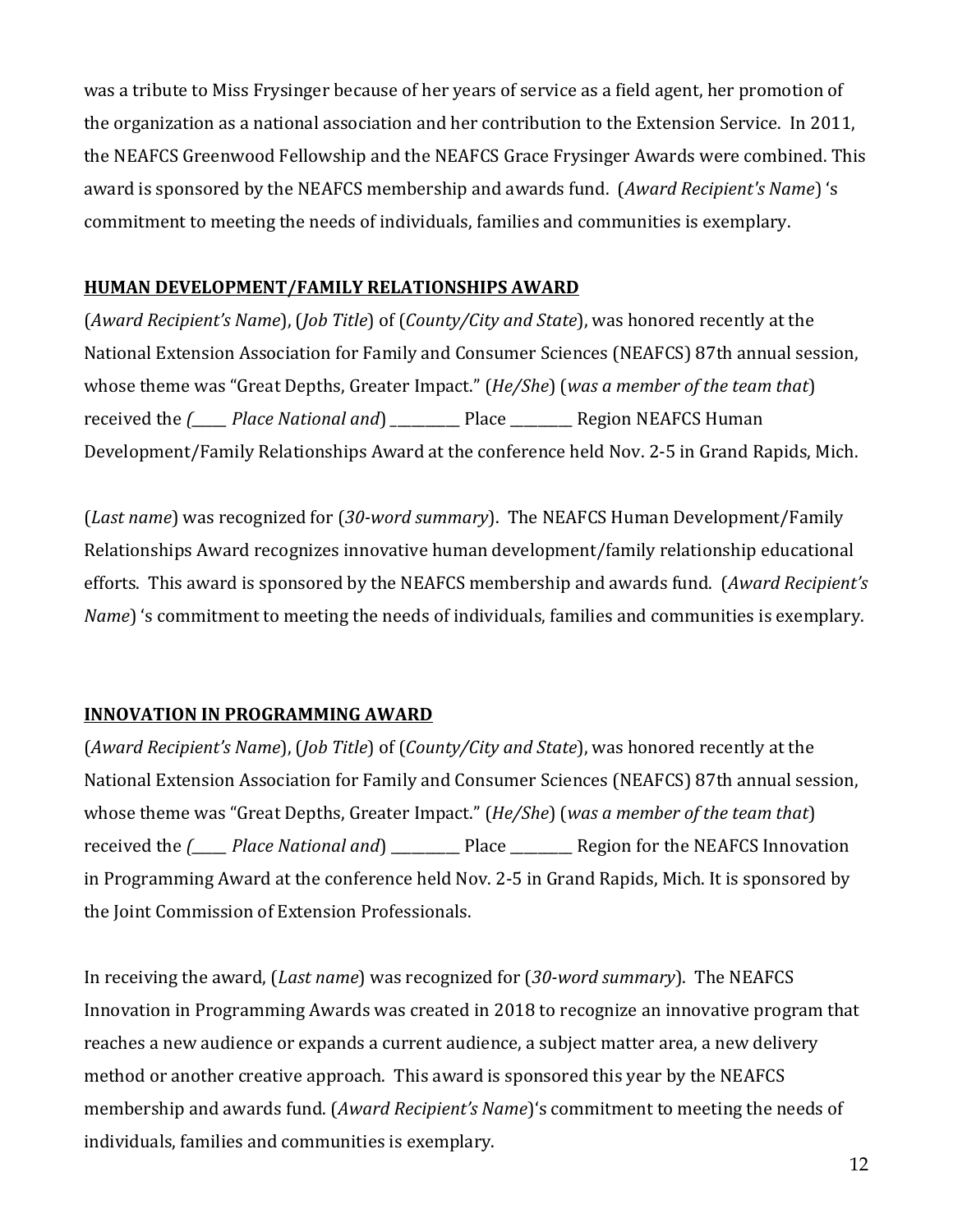## **INNOVATIVE YOUTH DEVELOPMENT PROGRAMMING AWARD**

(*Award Recipient's Name*), (*Job Title*) of (*County/City and State*), was honored recently at the National Extension Association for Family and Consumer Sciences (NEAFCS) 87th annual session, whose theme was "Great Depths, Greater Impact." (*He/She*) (*was a member of the team that*) received the *(\_\_\_\_\_ Place National and*) \_\_\_\_\_\_\_\_\_\_ Place \_\_\_\_\_\_\_\_\_ Region for the NEAFCS Innovation in Youth Programming Award at the conference held Nov. 2-5 in Grand Rapids, Mich.

In receiving the award, (*Last name*) was recognized for (*30-word summary*). The NEAFCS Innovation in Youth Programming Awards recognizes an innovative program that reaches a new youth audience or expands a current audience, a subject matter area, a new delivery method or another creative approach. This award is sponsored this year by the NEAFCS membership and awards fund. (*Award Recipient's Name*)'s commitment to meeting the needs of individuals, families and communities is exemplary.

## **MARKETING PACKAGE AWARD**

(*Award Recipient's Nam*e), (*Job Title*) of (*County/City and State*), was honored recently at the National Extension Association for Family and Consumer Sciences (NEAFCS) 87th annual session, whose theme was "Great Depths, Greater Impact." (*He/She*) (*was a member of the team that*) received the *( \_\_\_\_\_ Place National and*) \_\_\_\_\_\_\_\_\_\_\_\_ Place \_\_\_\_\_\_\_\_\_\_\_\_\_\_ Region NEAFCS Marketing Package Award at the conference held Nov. 2-5 in Grand Rapids, Mich.

In receiving the award, (*Last name*) was recognized for (*30-word summary*). The NEAFCS Marketing Package Award recognizes NEAFCS members for outstanding marketing efforts addressing concerns and needs of children, families or communities. It is presented for the development of an outstanding marketing package promoting a class, program or pertinent Family and Consumer Sciences issues. (*Award Recipient's Name*) 's commitment to meeting the needs of individuals, families and communities is exemplary. This award is sponsored by the NEAFCS membership and awards fund.

## <span id="page-12-0"></span>**MARY W. WELLS MEMORIAL DIVERSITY AWARD**

(*Award Recipient's Name*), (*Job Title*) of (*County/City and State*), was honored recently at the National Extension Association for Family and Consumer Sciences 87th annual session, whose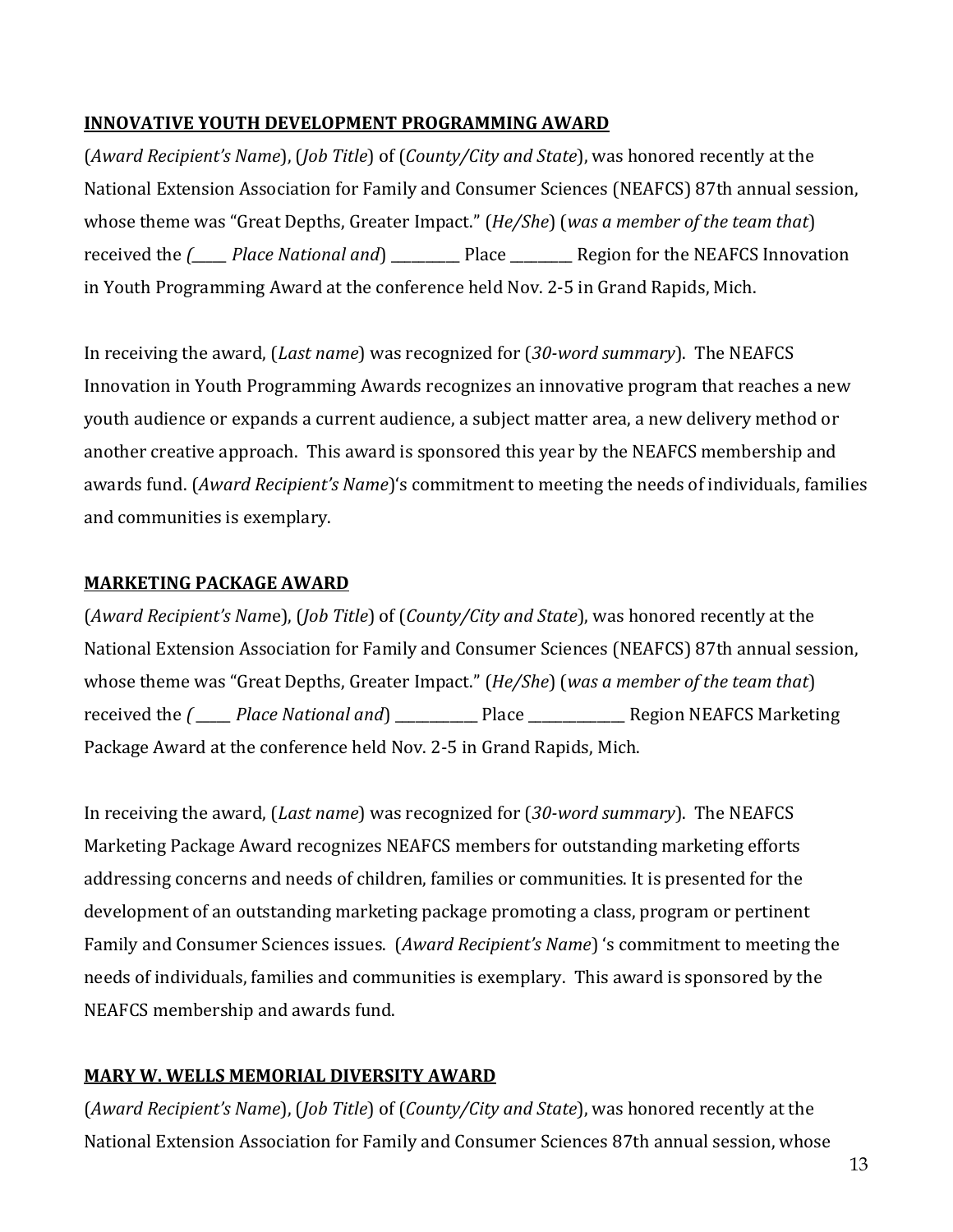theme was "Great Depths, Greater Impact." (*He/She*) (*was a member of the team that*) received the *(\_\_\_\_\_\_ Place National and*) \_\_\_\_\_\_\_ Place \_\_\_\_\_\_\_\_\_ Region NEAFCS Mary W. Wells Memorial Diversity award at the conference held Nov. 2-5 in Grand Rapids, Mich.

In receiving the award, (*Last name*) was recognized for (*30-word summary*). The Mary W. Wells Memorial Diversity Award is presented in support of the Cooperative Extension System emphasis on diversity and pluralism—a national program to respond to the changing work force, population and Extension audience. The award is named to honor the contributions to diversity for the association and profession by Mary Wells, NEAFCS Past President. (*Award Recipient's Name*) 's commitment to meeting the needs of individuals, families and communities is exemplary.

## <span id="page-13-0"></span>**MASTER FAMILY & CONSUMER SCIENCES VOLUNTEER AWARD**

(*Award Recipient's Name*), (*Job Title*) of (*County/City and State*), was honored recently at the National Extension Association for Family and Consumer Sciences 87th annual session, whose theme was "Great Depths, Greater Impact." *He/She* (*was a member of the team that*) received the *(\_\_\_\_\_\_\_\_\_\_ place National and*) \_\_\_\_\_\_\_\_\_\_\_ place \_\_\_\_\_\_\_\_\_\_ Region NEAFCS Master Family and Consumer Sciences Volunteer Award at the conference held Nov. 2-5 in Grand Rapids, Mich.

In receiving the award, (*Last name*) was recognized for (*30-word summary*). The NEAFCS Master Family & Consumer Sciences Volunteer Award recognizes exceptional implementation of the Master Family & Consumer Sciences Volunteer Program. The program provides core training that increases the capacity of Extension volunteers to help people make informed decisions, enhance their quality of living, and meet unique challenges affecting their families, farms, communities, and the economy. (*Award Recipient's Name*) 's commitment to meeting the needs of individuals, families and communities is exemplary. This award is sponsored by the United States Department of Agriculture, National Institute of Food and Agriculture, Division of Family & Consumer Sciences in partnership with the National Extension Association of Family and Consumer Sciences.

## <span id="page-13-1"></span>**PAST PRESIDENTS' NEW PROFESSIONAL AWARD**

(*Award Recipient's Name*), (*Job Title*) of (*County/City and State*), was honored recently at the National Extension Association for Family and Consumer Sciences (NEAFCS) 87th annual session,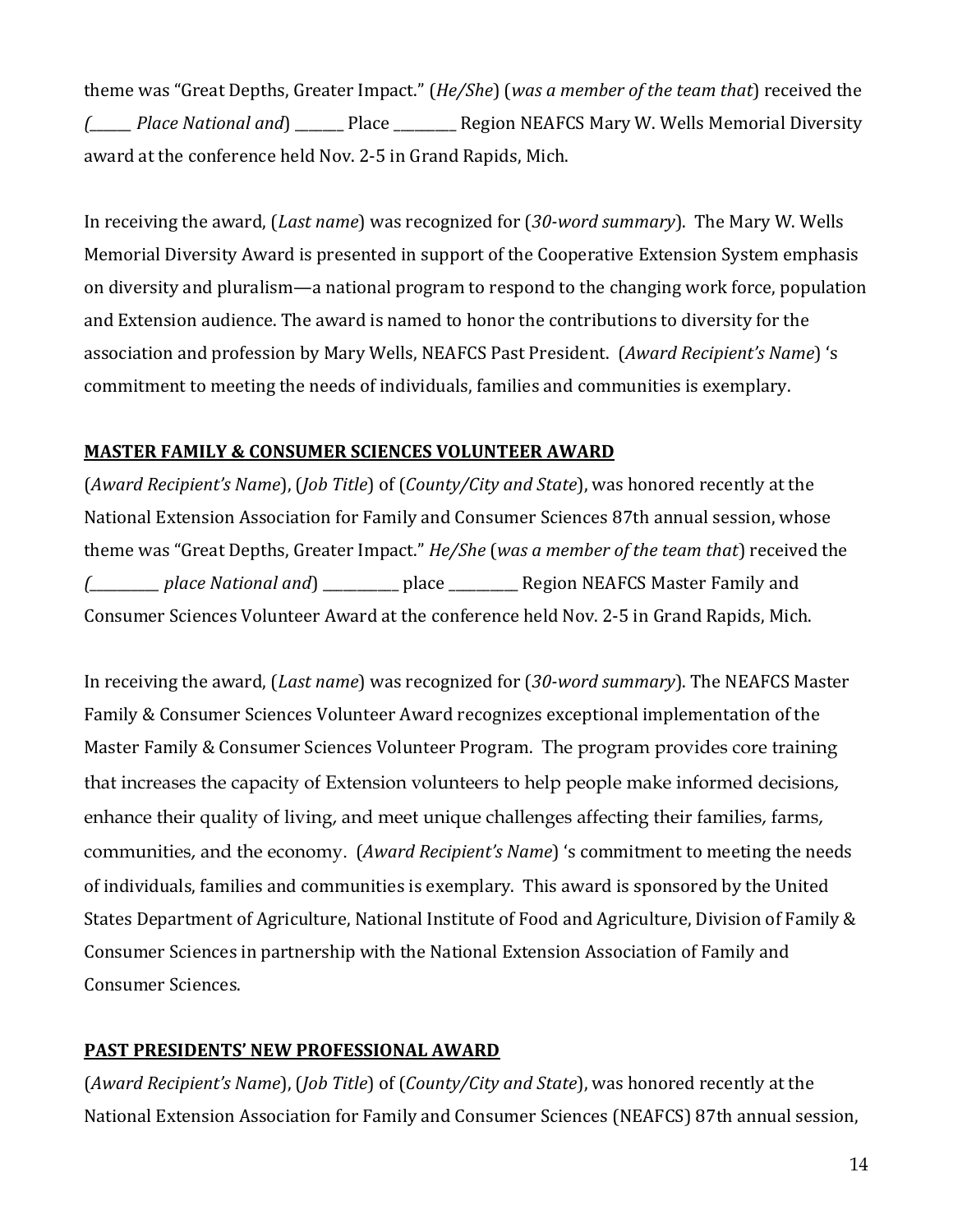whose theme was "Great Depths, Greater Impact." (*He/She*) received the (*National and*)

Region NEAFCS Past Presidents' New Professional Award at the conference held Nov. 2-5 in Grand Rapids, Mich.

In receiving the award, (*Last name*) was recognized for (*30-word summary*). The NEAFCS Past Presidents' New Professional Award recognizes outstanding accomplishments of NEAFCS members within their first three years of employment. The award is to encourage the use of innovative and effective methods of conducting an Extension program. With a belief in the value of continued professional development, the past presidents of NEAFCS established this award to help enable new professionals to attend their first NEAFCS Annual Session. (*Award Recipient's Name*) 's commitment to meeting the needs of individuals, families and communities is exemplary.

## <span id="page-14-0"></span>**PROGRAM EXCELLENCE THROUGH RESEARCH AWARD**

(*Award Recipient's Name*), (*Job Title*) of (*County/City and State*), was honored recently at the National Extension Association for Family and Consumer Sciences (NEAFCS) 87th annual session, whose theme was "Great Depths, Greater Impact." (*He/She*) (*was a member of the team that*) received the *(\_\_\_\_\_\_\_\_\_ Place National and*) \_\_\_\_\_\_\_ Place \_\_\_\_\_\_\_\_\_\_\_ Region NEAFCS Program Excellence through Research Award at the conference held Nov. 2-5 in Grand Rapids, Mich.

In receiving the award, (*Last name*) was recognized for (*30-word summary*). The Program Excellence through Research Award recognizes NEAFCS members as both researchers and users of research. This award emphasizes the use of research to improve existing programs or to develop new programs. (*Award Recipient's Name*) 's commitment to meeting the needs of individuals, families and communities is exemplary. This award is sponsored this year by the NEAFCS membership and awards fund.

#### <span id="page-14-1"></span>**SCHOOL WELLNESS AWARD**

(*Award Recipient's Name*), (*Job Title*) of (*County/City and State*), was honored recently at the National Extension Association for Family and Consumer Sciences (NEAFCS) 87th annual session, whose theme was "Great Depths, Greater Impact." (*He/She*) (*was a member of the team that*) received the *(\_\_\_\_\_\_\_\_\_ Place National and*) \_\_\_\_\_\_\_ Place \_\_\_\_\_\_\_\_\_\_\_ Region NEAFCS School Wellness Award at the conference held Nov. 2-5 in Grand Rapids, Mich.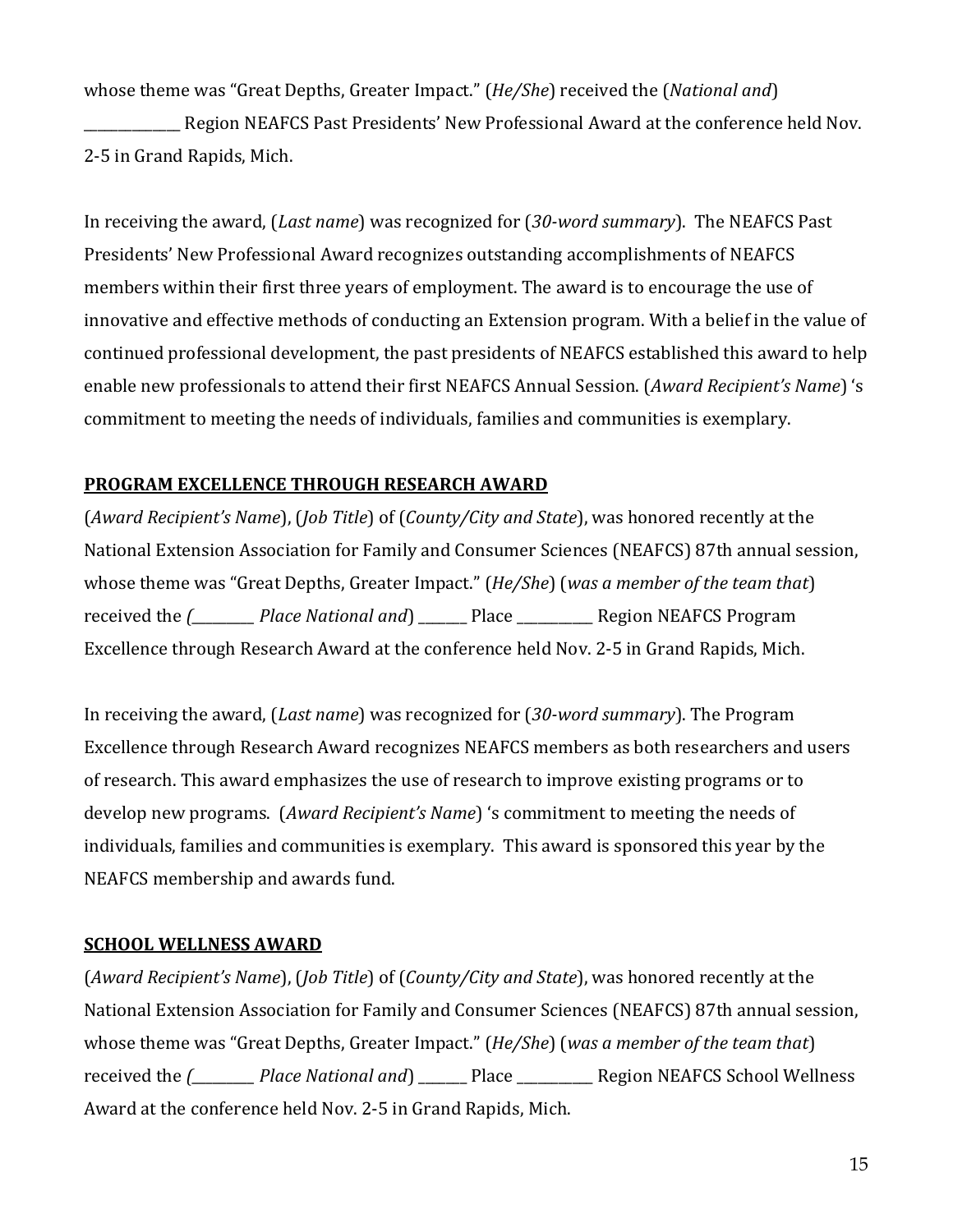In receiving the award, (*Last name*) was recognized for (30-word summary). The NEAFCS School Wellness Award recognizes outstanding school-based programs to promote and improve physical, emotional, and/or social wellness of students, staff or families of students in the school community. The use of partnerships or collaborations, evidence of program impact and sustainability are part of the evaluation criteria. Programs may include: nutrition, fitness, gardenbased nutrition education, health, character education, self-esteem, farm-to-school and more. This award is sponsored this year by the NEAFCS membership and awards fund. (*Award Recipient's Name*) 's commitment to meeting the needs of individuals, families and communities is exemplary.

## <span id="page-15-0"></span>**SNAP-ED/EFNEP EDUCATION AWARD**

(*Award Recipient's Name*), (*Job Title*) of (*County/City and State*), was honored recently at the National Extension Association for Family and Consumer Sciences (NEAFCS) 87th annual session, whose theme was "Great Depths, Greater Impact." (*He/She*) (*was a member of the team that*) received the *(\_\_\_\_\_\_\_\_\_ Place National and*) \_\_\_\_\_\_\_ Place \_\_\_\_\_\_\_\_\_\_\_ Region NEAFCS SNAP-ED/EFNEP Education Award at the conference held Nov. 2-5 in Grand Rapids, Mich.

In receiving the award, (*Last name*) was recognized for (30-word summary). The NEAFCS SNAP-ED/EFNEP Education Award was established in 2018 to recognize exceptional nutrition education and obesity prevention interventions and projects through complementary direct education, multi-level interventions and community and public health approaches to improve nutrition. This award is sponsored by the NEAFCS membership and awards fund. (*Award Recipient's Name*) 's commitment to meeting the needs of individuals, families and communities is exemplary.

## <span id="page-15-1"></span>**SOCIAL MEDIA EDUCATION AWARD**

(*Award Recipient's Name*), (*Job Title*) of (*County/City and State*), was honored recently at the National Extension Association for Family and Consumer Sciences (NEAFCS) 87th annual session, whose theme was "Great Depths, Greater Impact." (*He/She*) (*was a member of the team that*) received the *(\_\_\_\_\_\_\_\_\_ Place National and*) \_\_\_\_\_\_\_ Place \_\_\_\_\_\_\_\_\_\_\_ Region NEAFCS Social Media Education Award at the conference held Nov. 2-5 in Grand Rapids, Mich.

In receiving the award, (*Last name*) was recognized for (30-word summary). The NEAFCS Social Media Education Award was established in 2018 to recognize innovative, online social media efforts. This award is sponsored this year by the NEAFCS membership and awards fund. (*Award*